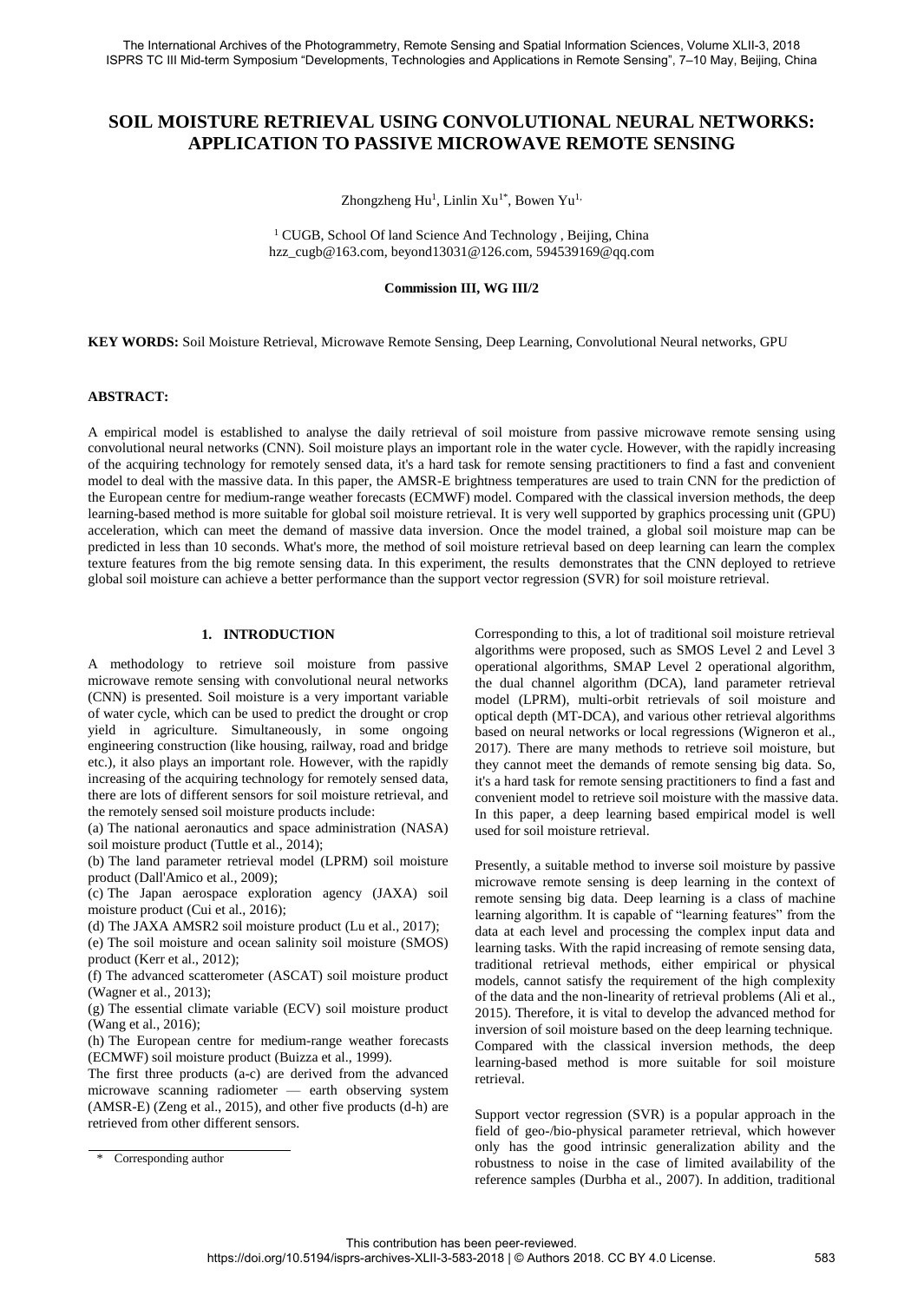models is not flexible enough to learn more about feature information. Therefore, it is of great advantage to investigate deep learning based soil moisture retrieval approach in comparison with classical algorithms.

What's more, the method of soil moisture retrieval based on deep learning is very well supported by graphics processing unit (GPU) acceleration, which can meet the demand of massive data inversion. However, traditional retrieval algorithms don't support GPU parallel acceleration, which will waste more resources in the inversion of soil moisture. Once trained, the deep learning model is a very efficient method to retrieve soil moisture (Rodríguez-Fernández> et al ., 2015). As a result, it is of great value to study using GPU-accelerated soil moisture inversion based on the deep learning method.

For the first time, this paper uses deep learning in the inversion of soil moisture content, which can learn the complex features from the big remote sensing data better and retrieve soil moisture in real time compared with classical algorithms. The CNN algorithm used in this research is composed of three pairs of convolution layers and pooling layers with one fully connected layer on top, whose activation function of the top layer is changed from softmax loss layer to Euclidean loss layer. The AMSR-E brightness temperature images are used as input, and the soil moisture value gained from ECMWF model which is considered the most accurate value of soil moisture content is used as ground truth. In this experiment, one month's global data which include 30 pairs of images is used to train the deep learning model, and then it is used to predict the next month's data for soil moisture maps. By comparing the root-meansquare error (RMSE) and the R-square (R^2) with SVR, the experiment demonstrates the deep learning method for soil moisture retrieval can achieve better learn the complex relationship between the observations and the ground truth and achieve better generalization performance compared with traditional retrieval algorithms.

This paper is organized as follows. Section 2 provides the datasets used in this study. Section 3 describes the methodology employed to establish CNN and train regression model for soil moisture retrieval. Section 4 discusses the experiment and the results of soil moisture retrieval using CNN model. Section 5 summarizes the conclusions of the study.

# **2. DATA**

The soil moisture retrieval is performed using data from a passive microwave sensor, AMSR-E, as well as modelled soil moisture reanalysis from ERA-interim in the ECMWF model which is a global atmospheric reanalysis from 1979, continuously updated in real time. The study focuses on one month's global data in July, 2011. All data are projected onto an equal area grid with a 0.25° resolution at the equator.

| Method     | Data         | Training        | Validation      | Testing         |
|------------|--------------|-----------------|-----------------|-----------------|
| <b>CNN</b> | AMSR-E       | $30\times30000$ | $30\times 5000$ | $1\times 50000$ |
|            | <b>ECMWF</b> | $30\times30000$ | $30\times 5000$ | $1\times 50000$ |
| <b>SVR</b> | AMSR-E       | $30\times30000$ | $30\times 5000$ | $1\times 50000$ |
|            | <b>ECMWF</b> | 30×30000        | $30\times 5000$ | $1\times 50000$ |

Table 1. The samples used in this experiment.

The data used in this paper are as above (Table 1), all the samples are patches of size  $9 \times 9$ . The images from July 1<sup>st</sup> to 30th are used as training and validation sets, and there are 35000 image patches every day. 30000 pairs image patches are used to train CNN model, and the rest are validation sets. For evaluating the quality of the model, the 50000 image patches from July 31<sup>th</sup> are used to predict the global soil moisture map.

### **2.1 Advanced Microwave Scanning Radiometer-Earth Observing System (AMSR-E)**

The AMSR-E was a passive microwave sensor which observes brightness temperatures at 6.9, 10.7, 18.7, 23, 37 and 89 GHz at vertical and horizontal polarizations (Kolassa et al., 2017). The sensor was flown aboard the aqua satellite between 2002 to 2011 with a revisit time of 1-2 days. In this paper, the 6.9 GHz and 10.7 GHz channels were used, because they have the strongest sensitivity to soil moisture. In order to use the AMSR-E data as input to the CNNs, a pre-processing step is necessary to eliminate outliers which will have a bad influence on the precision of training.

### **2.2 ERA-interim**

Modelled soil moisture fields from ERA-interim have been used to calibrate the retrieval and to assess the retrieval performance. The soil moisture value gained from ECMWF model which is considered the most accurate value of soil moisture content is used as ground truth. The ECMWF products used in this work are operational integrated forecasting system (IFS) models with the "hydrology-improved tiled ECMWF scheme for surface exchanges over land" (H-TESSEL) (Slingo, 1987). In this paper, the data is provided on a regular grid of 0.25° spatial resolution, and there are 12 time steps per day and location. The average of these 12 time steps has been used here to get a daily modelled soil moisture estimate. In this study, only the upper layer soil moisture, representing a depth of 7 cm, has been used, which is a few centi-meters deeper than the typical penetration depth of the microwave satellite data.

# **3. METHODOLOGY**

In this paper, a supervised CNN model is used as a feature extractor and a regression model to retrieve the daily global soil moisture from the brightness temperature. The processing scheme is shown in Figure 1. It is composed of three major steps: preprocessing of the images, training of the CNN model, and prediction in new brightness temperature using the trained CNN model. Only the first steps will be described, because the prediction follows the same as the testing.

# **3.1 Preprocessing of the Images**

All the images employed to train CNN model need to be reprocessed, and the major steps includes image registration, spatial interpolation, and normalization. Because the one day's data cannot overlap the whole world, it was a vital step to registrate 1-2 day's AMSR-E data for obtaining the average images. In addition, the brightness temperature data and soil moisture truth value from ECMWF had different resolution. In this paper, the soil moisture truth value images grid with a 0.5° resolution have been projected onto an equal area grid with a 0.25° resolution the same as brightness temperature data. Then the inputs and outputs are normalized to [0,1]. After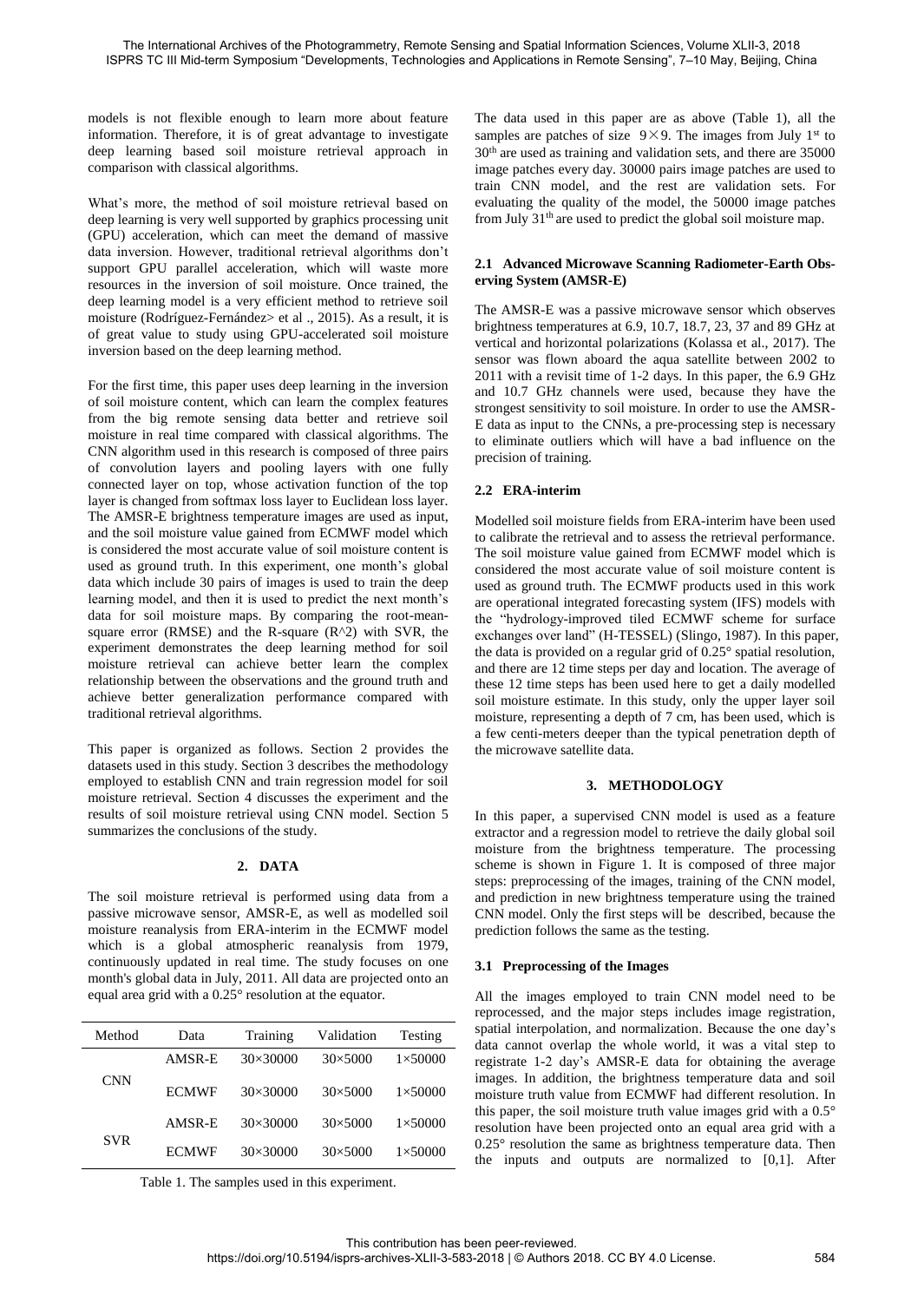reprocessing, many patch images of size 9×9 were generated, the number of which is given in Table 1.



Figure 1. The flowchart of the major steps of the algorithm.

#### **3.2 Structure of CNN**

Multilayer CNNs are a very efficient method to image classification. In this paper, the CNNs is employed to find a function linking a set of input data to SM. It can satisfy the requirement of the high complexity of the data and the non-linearity of retrieval problems.



Figure 2. The structure of the proposed CNN model.

The CNNs used in this study has three pairs of convolution layers and pooling layers with one fully connected layer on top, whose activation function of the top layer is changed from softmax loss layer to Euclidean loss layer, as shown in the picture (Figure. 2). The first convolutional layer has 20 filters of width and height set to two. Inputs to the CNNs are image patches of size  $9\times9\times4$ ; thus, the size of the filter is  $(2,2,4)$ . The output of the first convolution is the array of size (9-2+1, 9-2+1, 20), that is (8,8,20). The first convolution layer is followed by a max pooling layer of pooling size  $2\times 2$  and stride 1. After the transfer of max pooling layer, the size of the image feature maps changed to  $(7,7,20)$ . The second convolution layer contains 100 filters of size (2,2,20). It outputs convolved image of size

 $(7-2+1,7-2+1,100)$ . The following pooling layer is a array which size is  $2\times 2$  and stride 2. Its feature map is  $(3,3,100)$ . The third convolution layer is composed of 200 filters that size is  $2\times2$  and stride 1. Its outputs feature map is (2,2,200). In this paper, the hidden layer (the first fully connected layer shown as Fig. 2) of dimension  $500\times1$  follows the third convolution instead of the max polling layer. The second fully connected layer takes outputs only one single value, which is the truth value of soil moisture. By modifying the activation function of the top layer , the classification CNN model is transferred to CNN regression model. In this study, the top layer is changed from softmax loss layer to Euclidean loss layer.

#### **4. DISCUSSION**

In this paper, the follow images show the result of the soil moisture retrieval using CNN model and using SVR.



Figure 3. The soil moisture prediction using the CNN model.



Figure 4. The soil moisture prediction using the SVR model.



Figure 5. The soil moisture ground truth from AMSR-E.

As shown in Figure 3-5, the prediction map using the CNN model is closer to the truth label of global soil moisture (Figure. 5). In some parts of southern and northern Africa, as well as